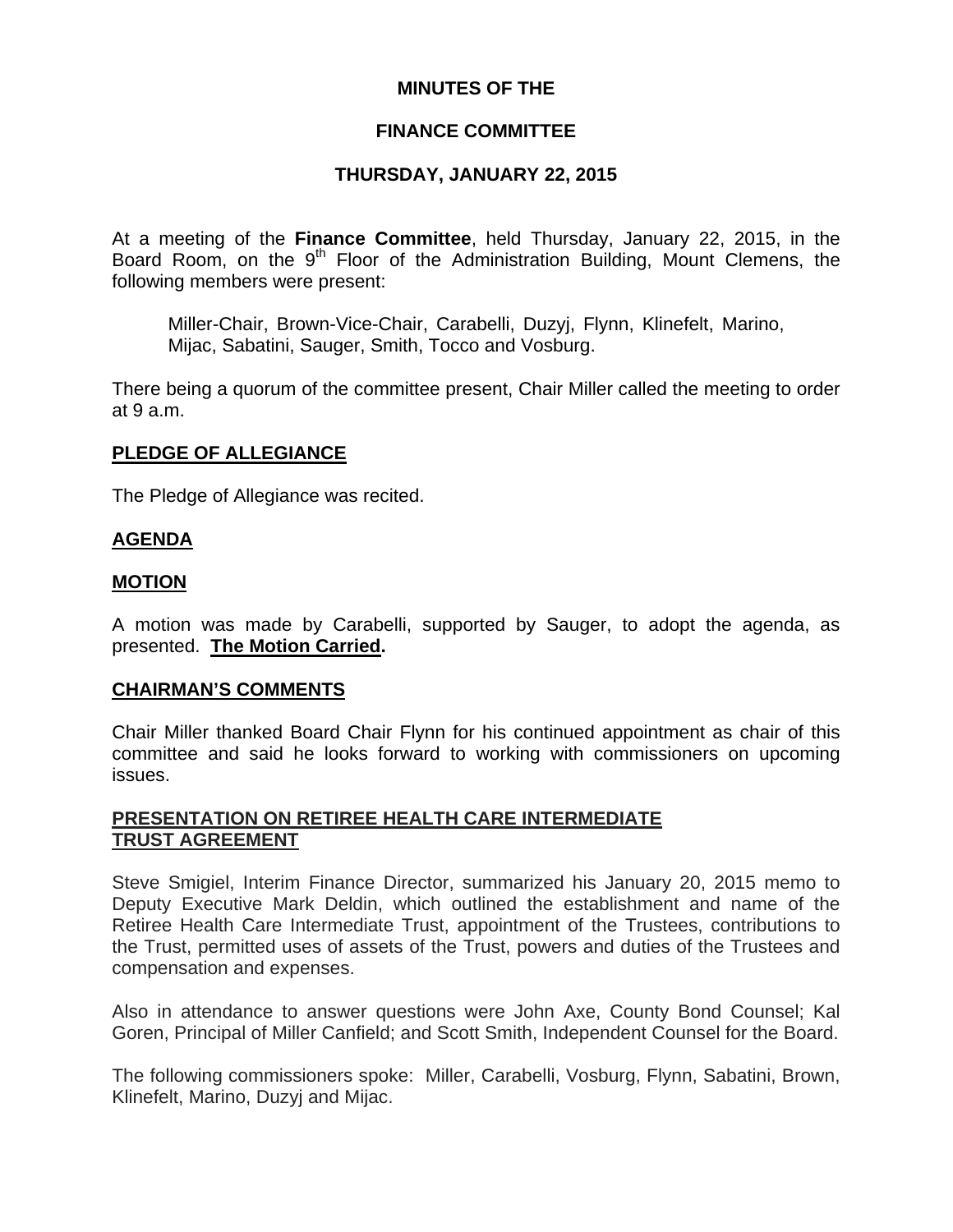Scott Smith summarized three additional changes that will need to be included prior to the Board approving the agreement: clarification that the Board can adopt its own bylaws or rules and procedures that will help address some of the reporting requirements, language indicating that the Intermediate Trustees are subject to the County's Ethics Ordinance, and modification of Subsection 5(h)x, to preclude additional compensation or payments to any county officers or employees who provide services to the Intermediate Trust.

## **MOTION**

A motion was made by Carabelli, supported by Brown, to receive and file the presentation on the Retiree Health Care Intermediate Trust Agreement. **The Motion Carried.** 

## **CLARIFICATION ON RESOLUTION APPROVING THE UNDERTAKING TO PROVIDE CONTINUING DISCLOSURE AND AUTHORIZING THE UNDERWRITER TO PREPARE AND DISTRIBUTE AN OFFICIAL STATEMENT(S) FOR THE COUNTY IN CONNECTION WITH RETIREE HEALTH CARE BONDS, SERIES 2015**

Steve Smigiel provided clarification on the resolution and summarized the requirements of the County for every bond issue.

### **MOTION**

A motion was made by Marino, supported by Carabelli, to receive and file the clarification provided by Steve Smigiel. **The Motion Carried.** 

## **RECOMMENDATIONS FROM 1-20-15 GOVERNMENT OPERATIONS COMMITTEE MEETING**

## **Recommendations from Corporation Counsel Re: Lawsuit Settlements**

### **COMMITTEE RECOMMENDATION – MOTION**

A motion was made by Mijac, supported by Klinefelt, to recommend that the Board of Commissioners concur in the recommendation of Corporation Counsel concerning the following cases: a) Darren Clay vs. James Randlett and County of Macomb; b) Roderick Murriel vs. James Randlett and County of Macomb and c) Allen Pettygrue vs. County of Macomb, et al; further, a copy of this Board of Commissioners' action is directed to be delivered forthwith to the Office of the County Executive. **THE MOTION CARRIED.**

### **CORRESPONDENCE**

No correspondence was provided.